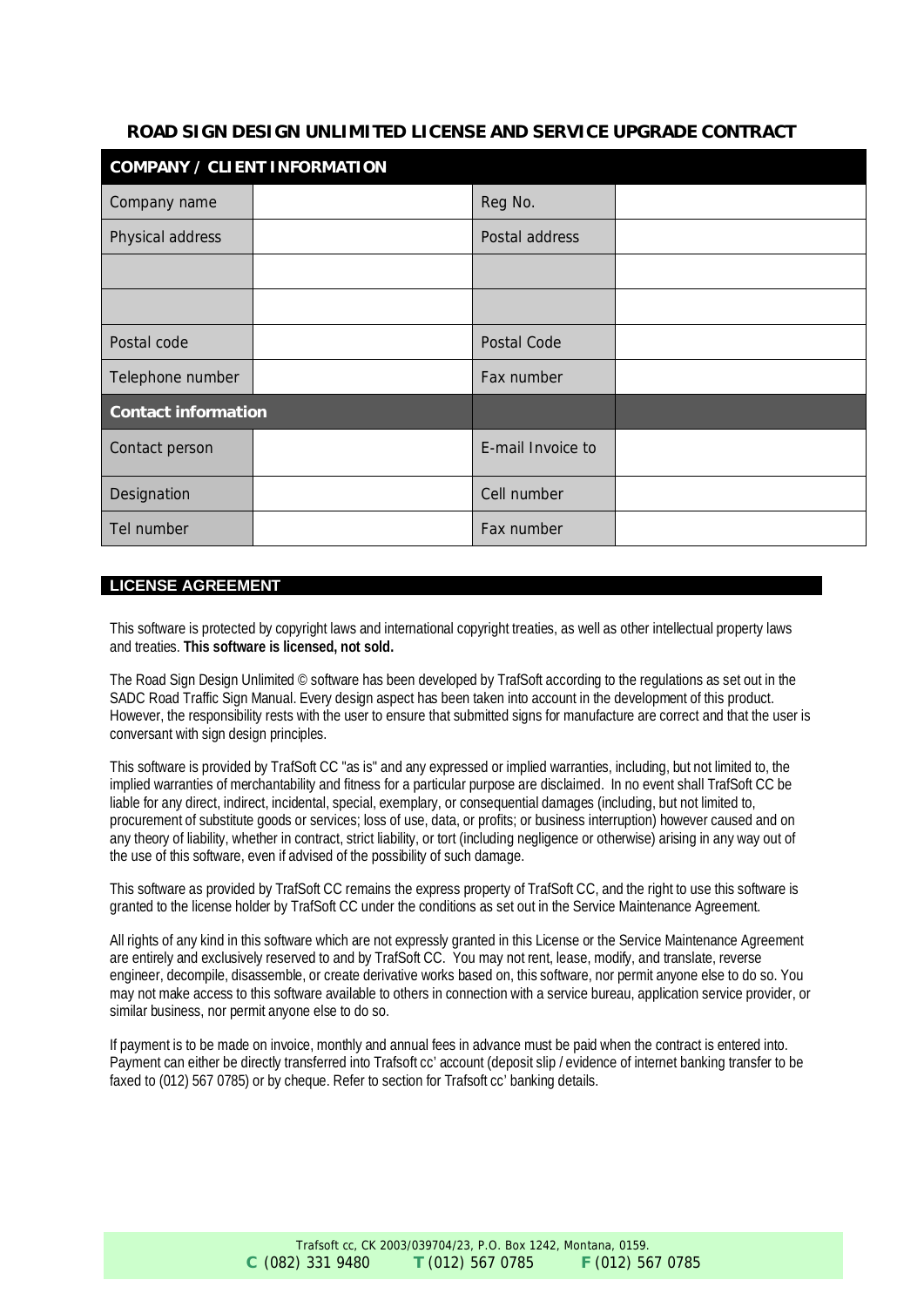#### **GENERAL TERMS AND CONDITIONS**

1. COMMENCEMENT, DURATION AND TERMINATION.

This agreement shall, save as expressly indicated to the contrary in any specific product application form, commence upon acceptance of the application by Trafsoft cc and payment date of that month, shall continue for a period of one year, provided that either party shall be entitled to terminate this agreement on one month's written notice to the other to that effect.

**On termination by Client, or Nonpayment the Client understands and agrees that the initial purchase to the use of the software may be forfeited.**

**The License fees be paid for the next yearly term with a reconnection fee of R 3 000.00**

- 2. PAYMENT
	- 2.1. Trafsoft cc shall invoice the client at the beginning of every month in respect of the monthly fees and any other fees payable in terms of this agreement and the total invoice shall be payable by the client to Trafsoft cc on the date of the invoice.
	- 2.2. During the first year of the agreement, the client shall be charged on a pro rata basis.
	- 2.3. Trafsoft cc shall be entitled to increase any charges payable by the client on thirty days notice, which may include e-mail notifications.
	- 2.4. Should the client fail to pay any amount owing to Trafsoft cc on due date, Trafsoft cc shall be entitled, in its discretion and without prejudice to any other rights which it may have, to cancel this agreement notice to the client, or to suspend performance of its obligations pending full payment by the client.
	- 2.5. In the event that the client's payment is outstanding for 45 days after invoice date, Trafsoft cc shall be entitled to charge the client a re-connection fee of R3 000.00.
	- **2.6. Should payment for the annual license not be received after 90 days (three months) of invoice, the initial software sale will be nullified; a new software package will have to be purchased at the current price at the time.**
	- 2.7. In addition to the foregoing, Trafsoft cc shall be entitled to charge interest on the outstanding balance owed by the client at a rate of 16% per month.
	- 2.8. The current cost for this agreement is R 9 500.00 annually per license.
	- 2.9. This agreement is for a period of one year (1 year), from date of payment received.
- 3. DISCLAIMER FOR LIABILITY
	- 3.1. The client shall have no claim against Trafsoft cc and the client hereby indemnifies and holds Trafsoft cc free from liability in respect of any loss or damage:
		- 3.1.1. Caused by or arising from any fact or circumstances beyond the reasonable control of Trafsoft cc; or
		- 3.1.2. If such loss or damage is consequential of incidental loss or damage or
		- 3.1.3 Any downtime, outage, interruption in or unavailability of the server of the Trafsoft cc network as a result of or attributable to any of the following causes:
		- 3.1.4 Software service, repairs, Service Upgrade, upgrades, modification, alterations or replacement;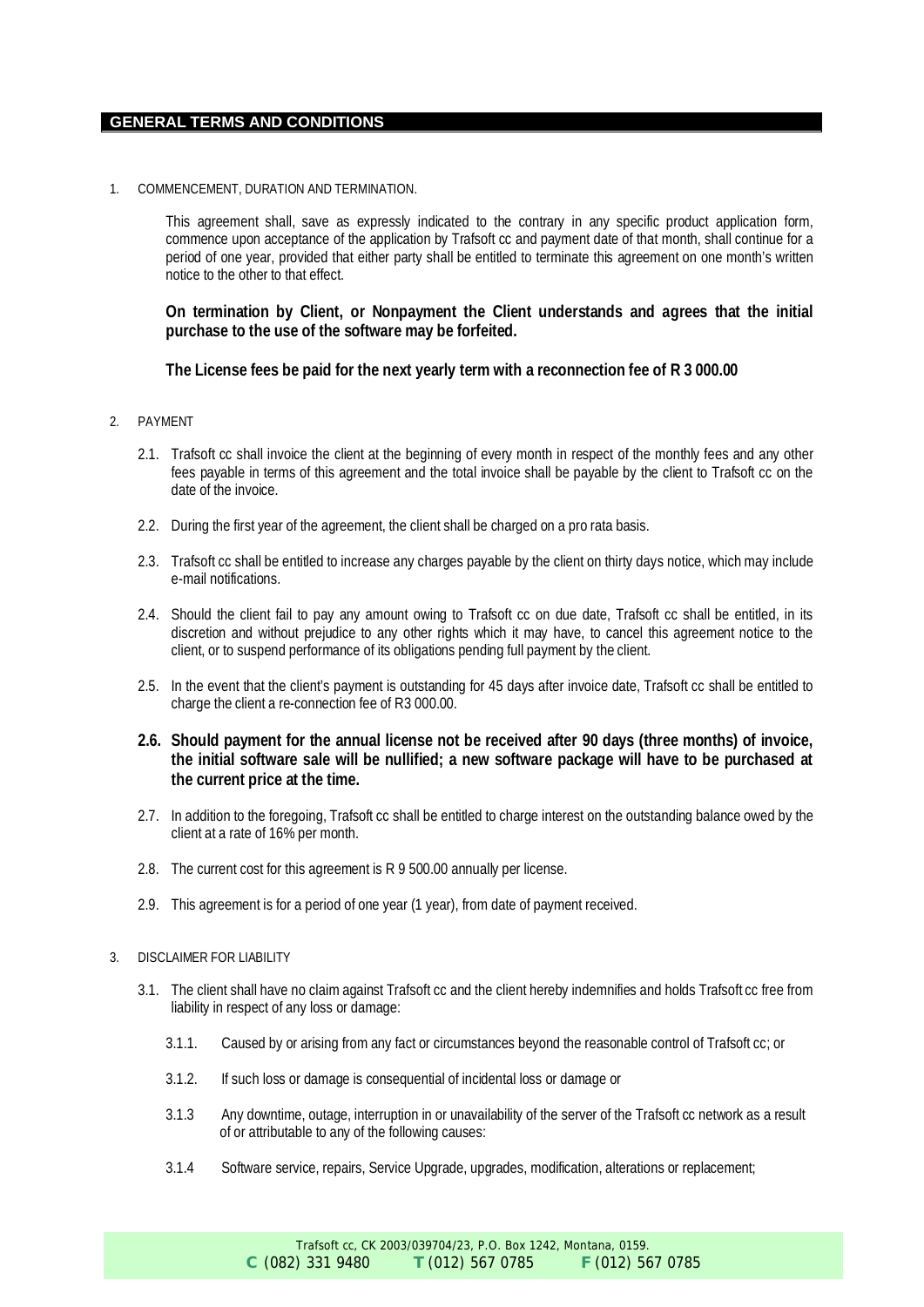- 3.1.5 System downtime for any reason (including, but not limited to, service, repairs, routine Service Upgrade, agreed Service Upgrade, environmental Service Upgrade, upgrades, modifications, alterations, replacement or a relocation of premises);
- 3.1.6. Any breakdown of whatever nature and howsoever arising in any of the services provided by Telkom (including but not limited to, line failure) or in any international service or remote mail servers;
- 3.1.7 The non-performance or unavailability, of whatever nature and howsoever arising of external communications networks to which the server of the Trafsoft cc network is connected
- 3.2. Trafsoft cc reserves the right to take whatever action it deems necessary at any time to preserve the security and reliable operation of the Trafsoft cc network and the client undertakes that it will not do or permit anything to be done which will compromise the security of the Trafsoft cc network.
- 3.3. Where a disaster recovery service is not implicitly contained in this document or in a Service Level Agreement or any document appended hereto the following is applicable: Although Trafsoft cc shall use reasonable endeavours to provide disaster recovery, Trafsoft cc does not specify any recovery time, nor shall Trafsoft cc be liable for any loss or damage of whatever nature incurred or suffered by the client from any cause whatsoever as a result of Trafsoft cc' failure to provide, or delay in providing, or providing only partial disaster recovery. The client is accordingly advised to make back-ups of its data. Nothing in this paragraph should be construed as a representation that any back-ups of data implemented by the client will be successful or in any way will avoid disaster.
- 4. SERVICE UPGRADE AND REPAIR

Trafsoft cc may temporarily suspend its obligations in terms of this agreement in order to service, repair, maintain, upgrade, modify, alter, replace or improve any of Trafsoft cc' services. Where the circumstances permit, Trafsoft cc shall use it's best endeavors to provide prior notice of any such suspension to the client. The client shall not be entitled to any setoff, discount, refund or other credit in respect of any such suspension of service nor in respect of any suspension which is beyond Trafsoft cc' control.

### 5. DOMICILIUM

- 5.1. The parties choose *domicilium citandi et executandi* ("domicilium") for the purposes of giving any notice, the payment of any sum, the service of any process and any other purpose arising from the agreement at the address specified in the application form.
- 5.2. Each of the parties shall be entitled from time to time by written notice to the other party to vary his domicilium to any other address within the Republic of South Africa, which is not a post office box or *poste restante*.
- 5.3. Any notice required or permitted to be given in terms of the agreement shall be valid and effective only if given in writing.
- 5.4. Any notice given and any payment made by one party to another ("the addressee") which
	- 5.4.1. Is delivered by hand during the normal business hours of the addressee at the addressee's domicilium for the time being shall be presumed, until the contrary is proved, to have been received by the addressee at the time of delivery;
	- 5.4.2. Is posted by prepaid registered post from an address within the Republic of South Africa to the addressee at the addressee's domicilium for the time being, shall be presumed, until the contrary is proved, to have been received by the addressee on the 7<sup>th</sup> (seventh) day of posting;
	- 5.4.3. Is transmitted by telefax or e-mail shall be deemed (in the advance of proof to the contrary) to have been received within 1 (one) hour of transmission where it is transmitted during normal business hours and within 2 (two) hours of the commencement of business on the following business day where it is transmitted outside those business hours.
- 5.5. The parties agree that any dispute arising from this agreement shall fall within the jurisdiction of the Pretoria Magistrates Court.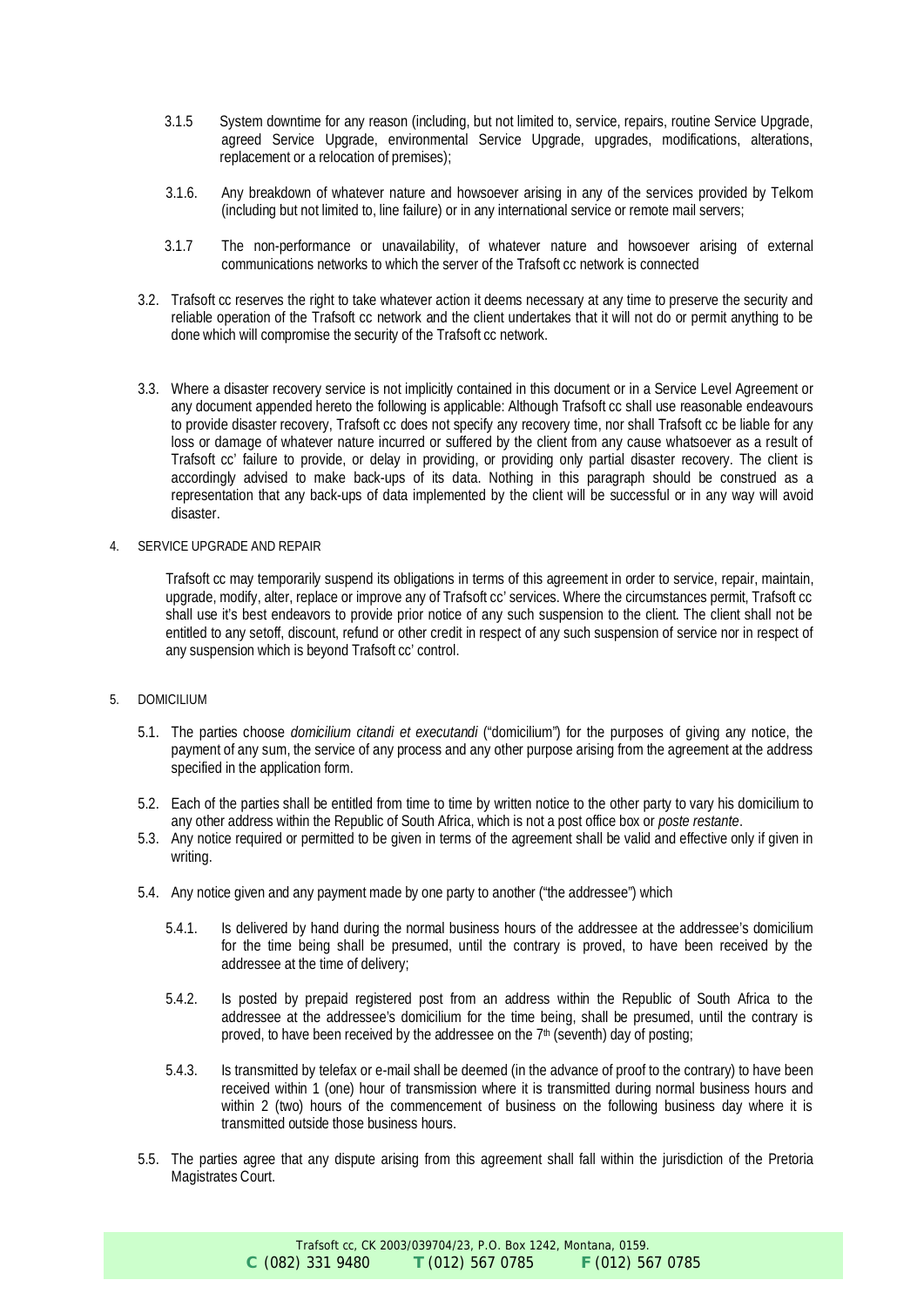- 6. GENERAL
	- 6.1. This document constitutes the sole record of the agreement between the parties and no addition, variation or agreed cancellation of this agreement shall be of any force of effect unless in writing and signed by or on behalf of the parties;
	- 6.2. No party shall be bound by any express or implied term, representation, warranty or the like which is not recorded in this agreement;
	- 6.3. No extension of time or indulgence which one party (the grantor) may grant to the other (the grantee) shall constitute a waiver of any of the rights of the grantor who shall not be precluded from exercising any past of future rights against the grantee.
	- 6.4. The software and licenses may not be shared between consultants.
	- 6.5. The annual license are dedicated per machine ID, i.e. mac address of the machine where installed.
	- 6.6. No remote desktop connections will be permitted.
	- 6.7. Trafsoft CC reserves the right to transfer licenses from machines as requested, per instance requested.
- 7. SOFTWARE GENERAL
	- 7.1. The client shall for the duration of this contract have the right to use the software for commercial purposes, save for the purpose of reselling, and any alteration and /or development thereto shall be exclusively done with the written agreement of Trafsoft cc.
	- 7.2. The client agrees that
		- 7.2.1. Any software installed and developed under this agreement shall not under any circumstances whatsoever be sold, offered for sale or transferred in ownership or by cession of rights during the period of the contract of after the termination of the contract, in which event the client shall be liable for any damages that may arise as a result of such a breach of contract;
		- 7.2.2. Copyright of all software installed and / or developed will remain the sole property of Trafsoft cc.
	- 7.3. For the security and protection of existing clients, the "Roads Signs Design Unlimited" software's source code is in safekeeping at the offices of their attorneys namely Deon Viljoen Attorneys. In the unlikely event that Trafsoft no longer functions as a company, the client has the right to obtain a software package if and when that company's software fails.
- 8. BREACH

If either Trafsoft cc or the client breaches any term of this agreement and fails to remedy such breach within seven days of written notice requiring it to do so, then the party not in breach shall be entitled, but not obliged, without prejudice to any rights or remedies which it may have or claim to claim immediate performance and/or payment by the party in breach.

- 9. Service Upgrade includes:
	- (a) Any new symbols approved in the Government Gazette
	- (b) Any new arrow clusters that may arise.
	- (c) Prompt reaction to any queries
	- (d) Support with installation if needed
	- (e) Support with problematic signs